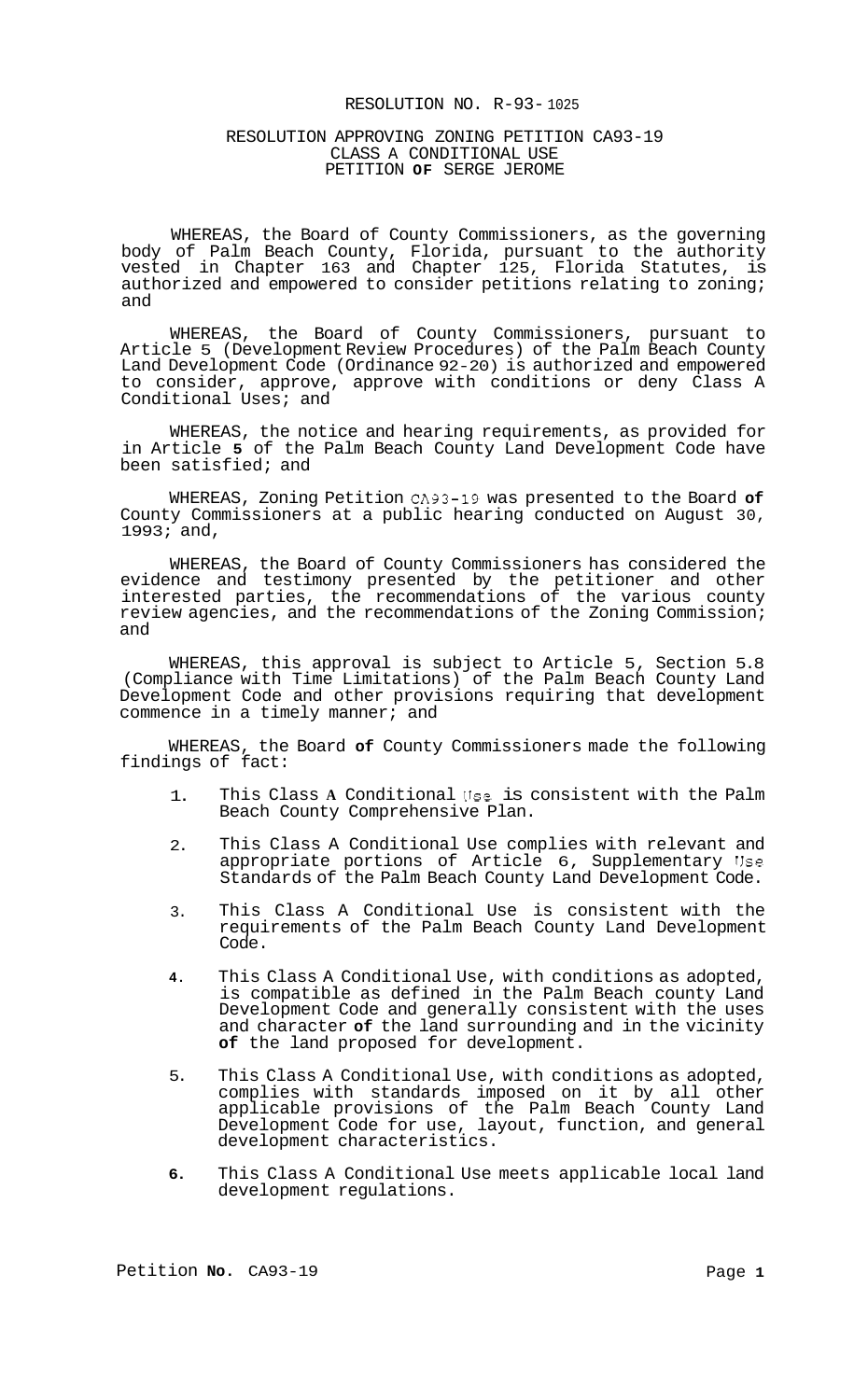- **7.** This Class A Conditional Use, with conditions as adopted, minimizes adverse effects, including visual impact and intensity of the proposed use on adjacent lands.
- *8.* This Class A Conditional Use has a concurrency reservation and therefore complies with Art. 11, Adequate Public Facility Standards.
- 9. This Class A Conditional Use, with conditions as adopted, minimizes environmental impacts, including but not limited to water, air, stormwater management, wildlife, vegetation, wetlands and the natural functioning of the environment.
- **10.** This Class A Conditional Use, with conditions as adopted, will result in logical, timely and orderly development patterns.

WHEREAS, Article **5** of the Palm Beach County Land Development Code requires that the action of the Board of County Commissioners be adopted by resolution.

NOW, THEREFORE, BE IT RESOLVED BY THE BOARD **OF** COUNTY COMMISSIONERS OF PALM BEACH COUNTY, FLORIDA, that Zoning Petition CA93-19, the petition of SERGE JEROME for a CLASS A CONDITIONAL USE allowing a CHURCH **OR** PLACE **OF** WORSHIP, WITH ACCESSORY DAY CARE (30 CHILDREN) in the Multi-Family Residential (RM) Zoning District, on . a parcel of land legally described in EXHIBIT A, attached hereto and made a part hereof, and generally located as shown on a vicinity sketch as indicated in EXHIBIT B, attached hereto and made a part hereof, was approved on August 30, 1993, subject to the conditions **of** approval described in EXHIBIT C, attached hereto and made a part hereof.

Commissioner Aaronson \_ moved for the approval of the Resolution.

The motion was seconded by Commissioner <u>Foster and</u>, upon being put to a vote, the vote was as follows:

| Mary McCarty, Chair | Aye<br>Aye       |
|---------------------|------------------|
| Burt Aaronson       |                  |
| Ken Foster          | Ay <sub>e</sub>  |
| Maude Ford Lee      | Avg <sub>e</sub> |
| Karen T. Marcus     | Ay <sub>e</sub>  |
| Warren Newell       | Aye              |
| Carol A. Roberts    | Ay <sub>e</sub>  |
|                     |                  |

The Chair thereupon declared that the resolution was duly passed and adopted this 30th day of August, 1993.

APPROVED **AS** TO FORM . AND LEGAL SUFFICIENCY

BY: **ATTORNEY** 

PALM BEACH COUNTY, FLORIDA BY ITS BOARD OF COUNTY COMMISSIONERS

DOROTHY H. WILKEN, CLERK

 $\iota\eta\alpha$ BY: DEPUTY CLERK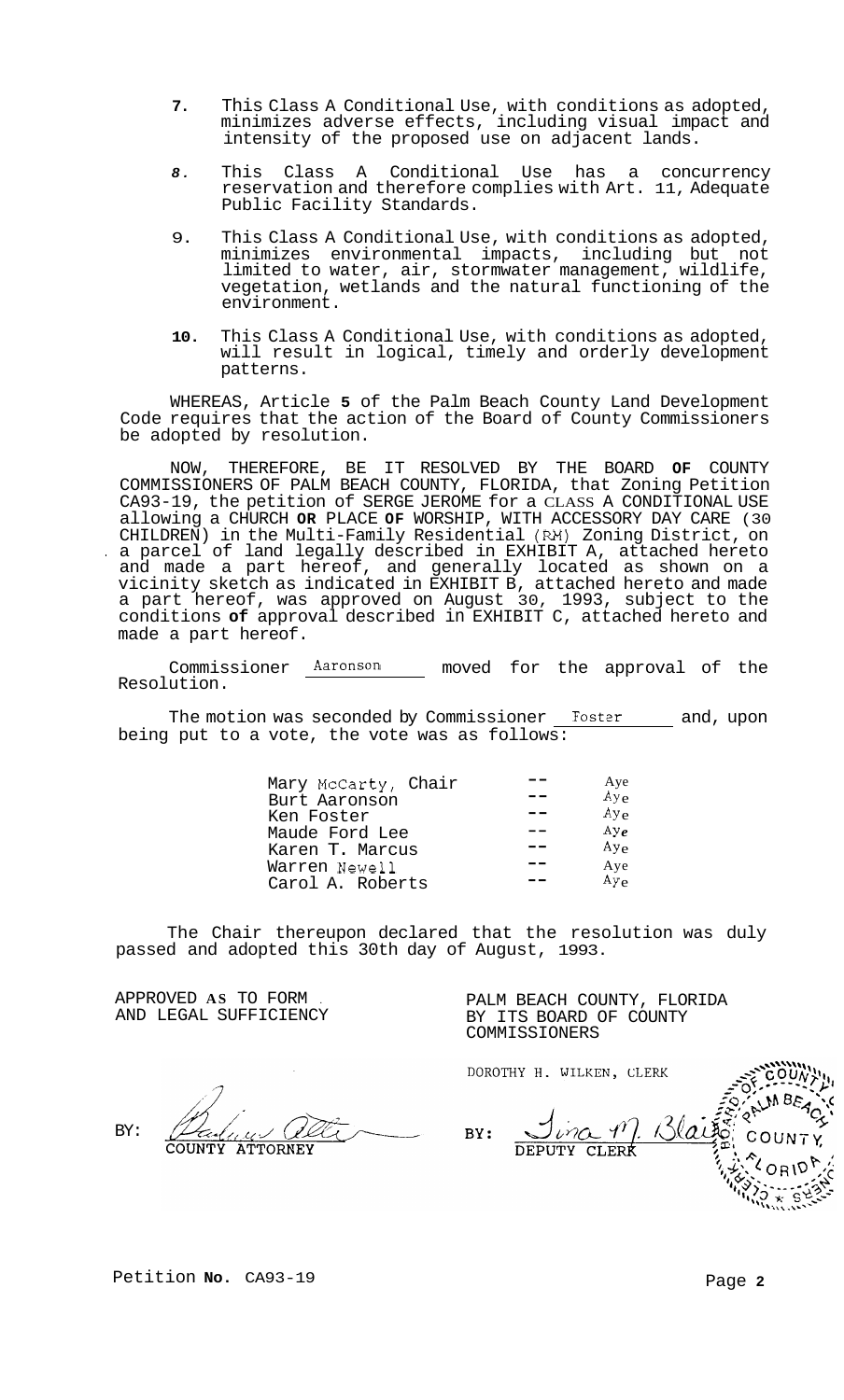# **EXHIBIT A**

**(legal description)** 

# LEGAL DESCRIPTION:

A PORTION OF THE SOUTH 175.00 FEET OF THE NORTH 225.00 FEET OF ; THE WEST 200.00 FEET OF THE EAST  $253.00$  FEET OF THE NORTHWEST  $\mathbf{1}_{\mathbb{I}}$ OF SECTION 25, TOWNSHIP 43 SOUTH, RANGE 42 EAST, PALM BEACH COUNTY, FLORIDA. BEING MORE PARTICULARLY DESCRIBED AS FOLLOWS:

C3MMENCE AT THE NORTHEAST CORNER OF THE NORTHWEST 1/4 OF SAID SECTION 25; THENCE RUN SOUTH 01 DEGREES 25 MINUTES 19 SECONDS WEST ALONG THE EAST LINE OF THE NORTHWEST 1/4 **OF** SAID SECTION 25 FOR A DISTANCE OF 225.02 FEET TO .A POINT; THENCE RUN NORTH 89 DEGREES *22* MINUTES 26 SECONDS WEST ALONG THE SOUTH LINE OF THE ~ NORTH 225.00 FEET OF THE NORTHWEST 1/4 OF SAID SECTION 25 FOR A DISTANCE OF 60.01 FEET TO THE POINT OF BEGINNING; THENCE CONTINUE . NORTH 89 DEGREES 22 MINUTES 26 SECONDS WEST FOR A DISTANCE OF 193.02 FEET TO A POINT; THENCE RUN NORTH 01 DEGREES 25 MINUTES 19 SECONDS EAST ALONG THE WEST LINE **OF** THE EAST 253.00 FEET OF THE NORTHWEST 1 **/4** OF SAID SECTION 25 FOR A DISTANCE OF 163.01 FEET TO . *A* POINT ON THE SOUTH RIGHT-OF-WAY LINE OF OKEECHOBEE BOULEVARD; THENCE RUN SOUTH 89 DEGREES 22 MINUTES 26 SECONDS EAST ALONG SA1 RIGHT-OF-WAY LINE FOR A DISTANCE OF 158.02 FEET TO A POINT; THENCE RUN SOUTH 43 DEGREES 58 MINUTES 34 SECONDS EAST FOR A DISTANCE OF 49.15 FEET TO A POINT ON THE WEST RIGHT-OF-WAY LINE OF MILITARY TRAIL: THENCE RUN SOUTH 01 DEGREES 25 MINUTES 19 128.02 FEET TO THE POINT OF BEGINNING. SECONDS WEST ALONG SAID RIGHT-OF-WAY LINE FOR A DISTANCE OF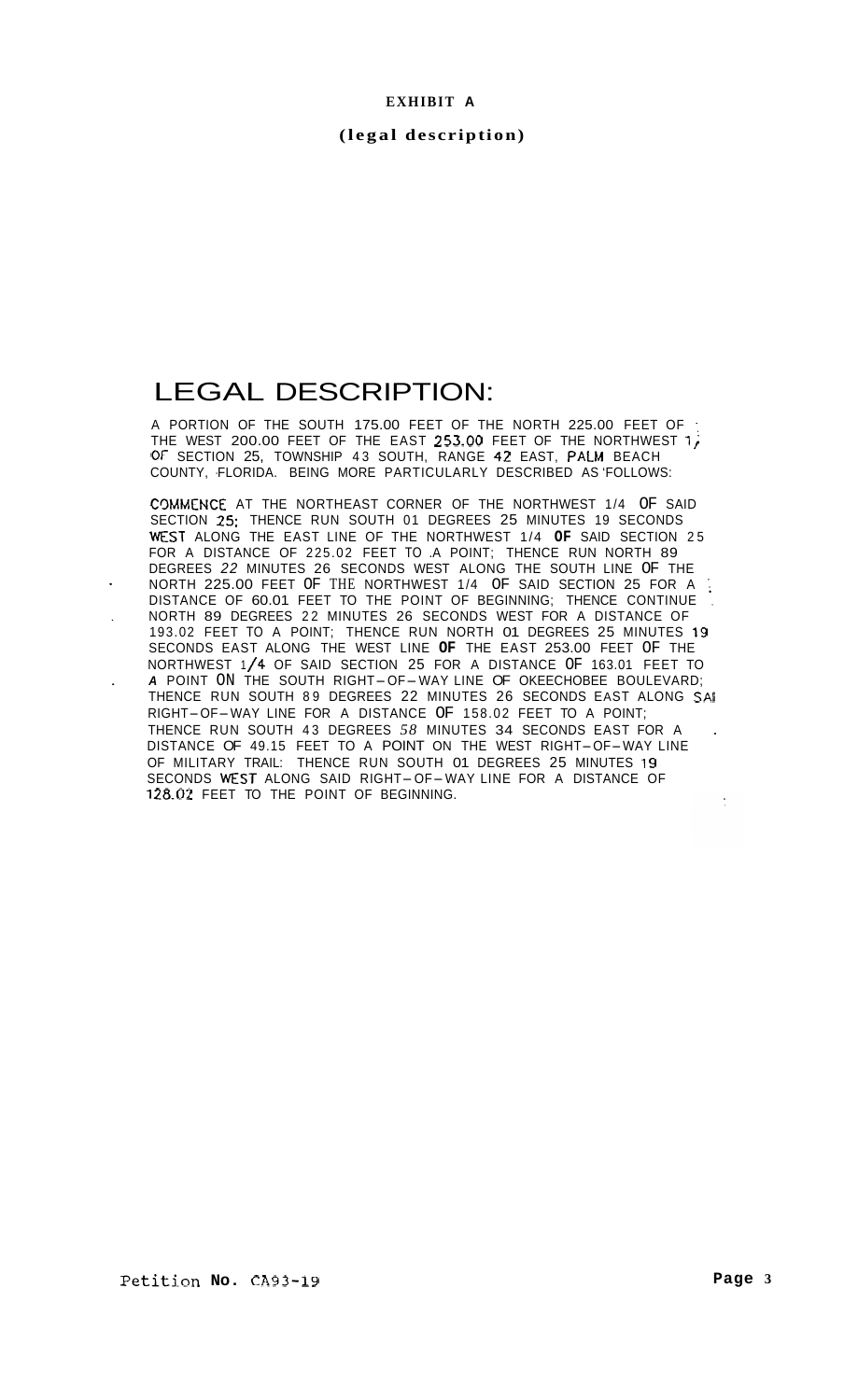EXHIBIT B



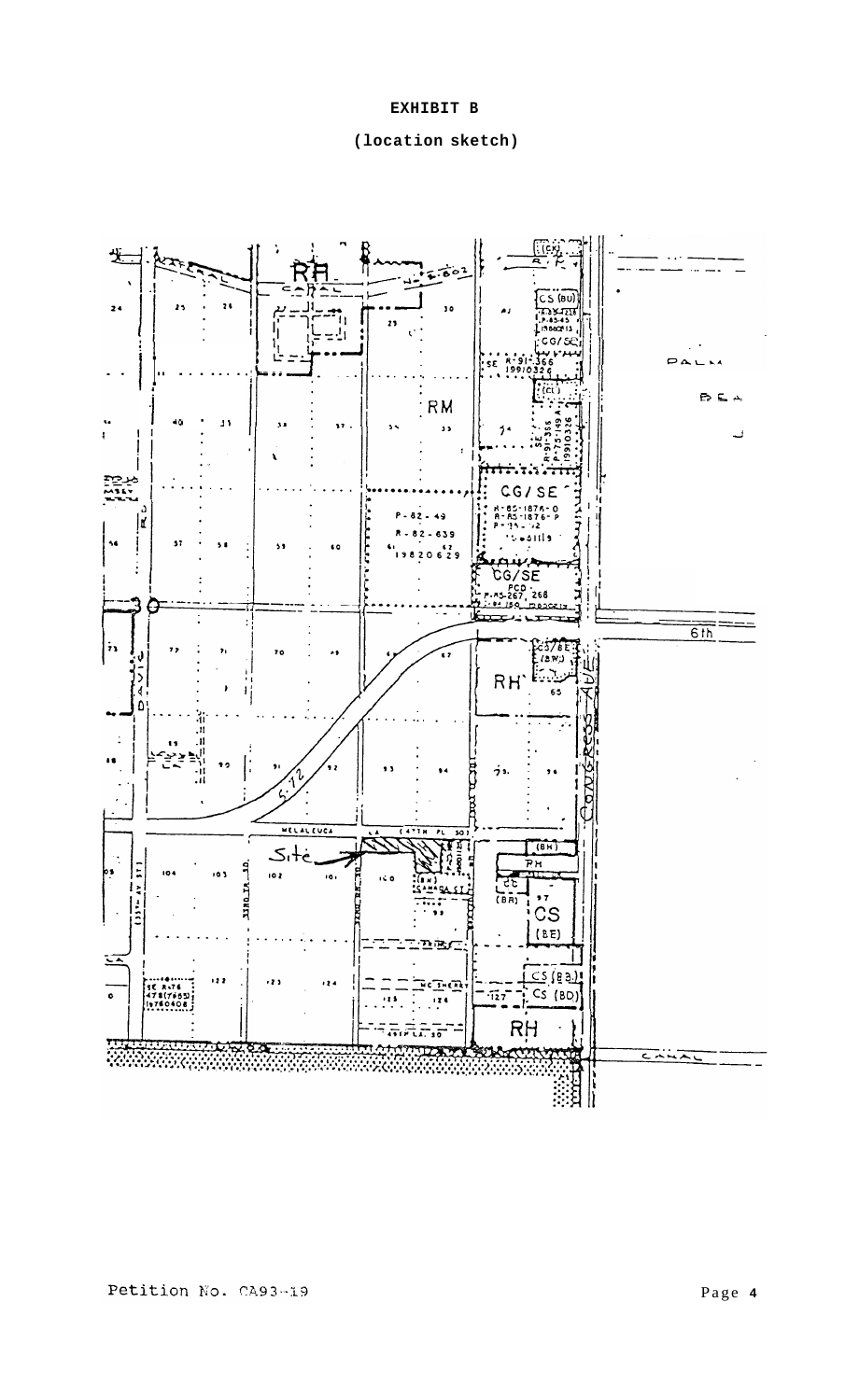#### EXHIBIT C

# CONDITIONS OF APPROVAL

#### **A.** BUILDING AND SITE DESIGN

- **1.**  To ensure the site design is consistent witk. the proposal, the total gross floor area shall be limited to<br>a maximum of 12,250 square feet. Additional square a maximum of 12,250 square feet. footage may be added pursuant to section **5.4.E.13** (Minor Deviations) of the ULDC. (BUILDING-Zoning)
- **2. To** ensure the site design is consistent with the prcposal and the concurrency reservation, the day care center shall be limited to a maximum of thirty **(30)** children. (CODE ENFORCEMENT/BUILDING)
- **3. To** ensure the site design is consistent with the surrounding area, and to protect adjacent property values, the architectural character and treatment which is compatible and harmonious with abutting development shall be provided on all sides of the building. (BUILDING)
- **4. To** ensure the site functions consistent with the surrounding residential area, no business activities shall be allowed on the site, including deliveries,  $\gamma$ ior<br>to 6:00 a.m. nor continue later than 10:00 p.m. [CODE to 6:00 a.m. nor continue later than 10:00 p.m. ENFORCEMENT)
- **5.**  To reduce the visual impacts higher lighting would cause on the surrounding area, all lighting fixtures shall not exceed fifteen (15) feet in height. (BUILDING) exceed fifteen (15) feet in height.
- *6.*  To reduce the impact of the site lighting on the surrounding area after hours, all outdoor lighting shall be extinguished no later than **11:OO** p.m. Secllrity lighting only is excluded from this requirement. CODE ENFORCEMENT)

# **B.** LANDSCAPING - GENERAL

- **1.** Because the site abuts residential development the minimum tree size has been increased **to** reduce the initial impacts of the proposed development on the surrounding area. All perimeter buffer trees required to be planted on site by this approval therefore shall meet the following minimum standards at installation:
	- a. Tree height: fourteen **(14)** feet.
	- b. Trunk diameter: **3.5** inches measured **4.5** feet above grade.
	- c. Canopy diameter: seven (7) feet. Diameter shall be determined by the average canopy radius it 3 points measured from the trunk to the outermost branch tip. Each radius shall measure at least **3.5**  feet in length. (ZONING)
- **C.** RECYCLE SOLID WASTE
	- **1. To** facilitate the County's recycling goals, the propsrty owner shall participate in a recycling program when available in the area. Material to be recycled shall include, but not be limited to, paper, plastic, metal and glass products. **(SWA)**